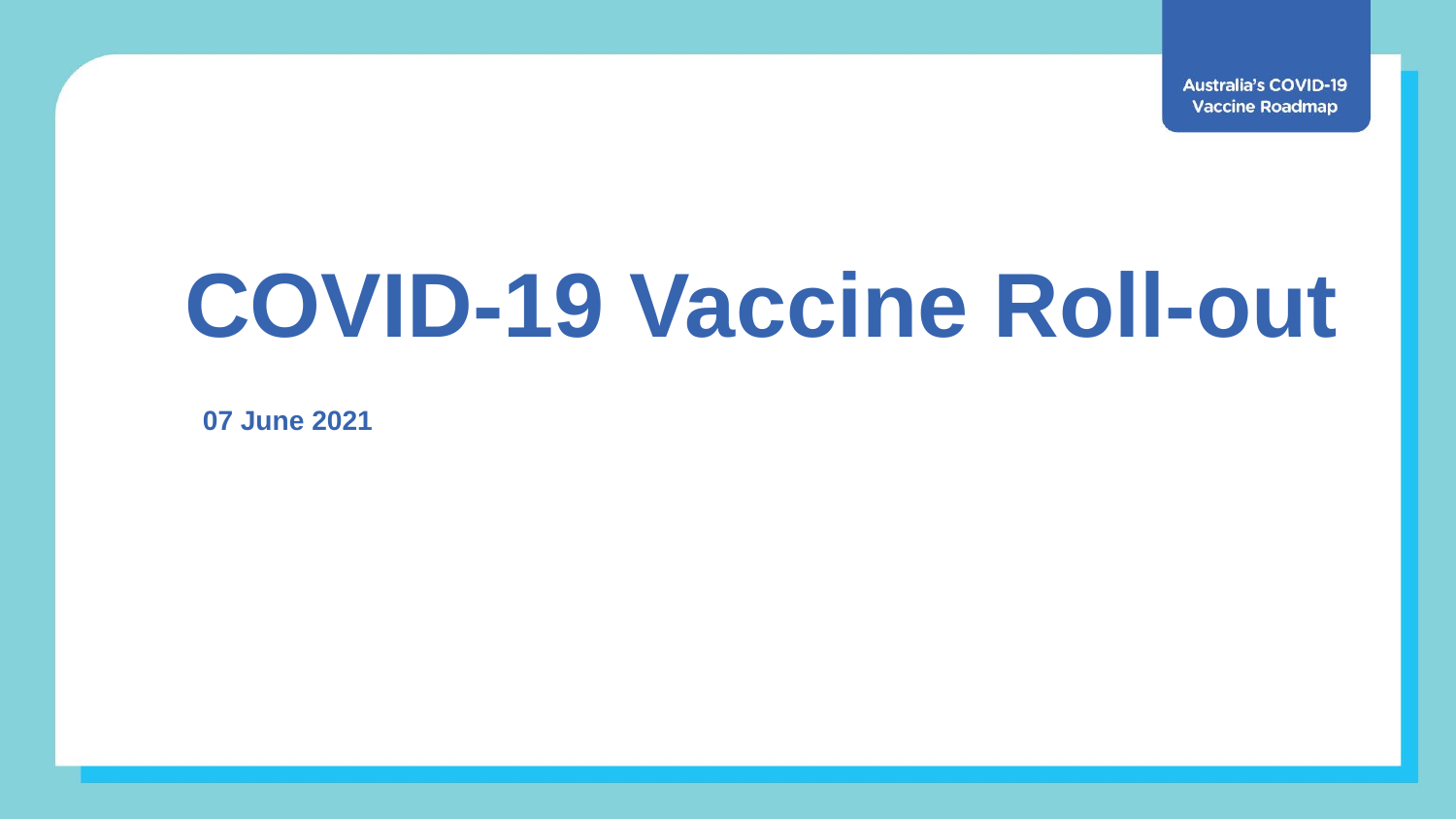**Australia's COVID-19 Vaccine Roadmap** 

# **Total vaccine doses**

**Data as at: 06 Jun 2021**



**\* Source: Australian Immunisation Register and self reported data. Numbers are calculated as differences in daily cumulative reported numbers to allow for historical corrections in all self-reported data sources.**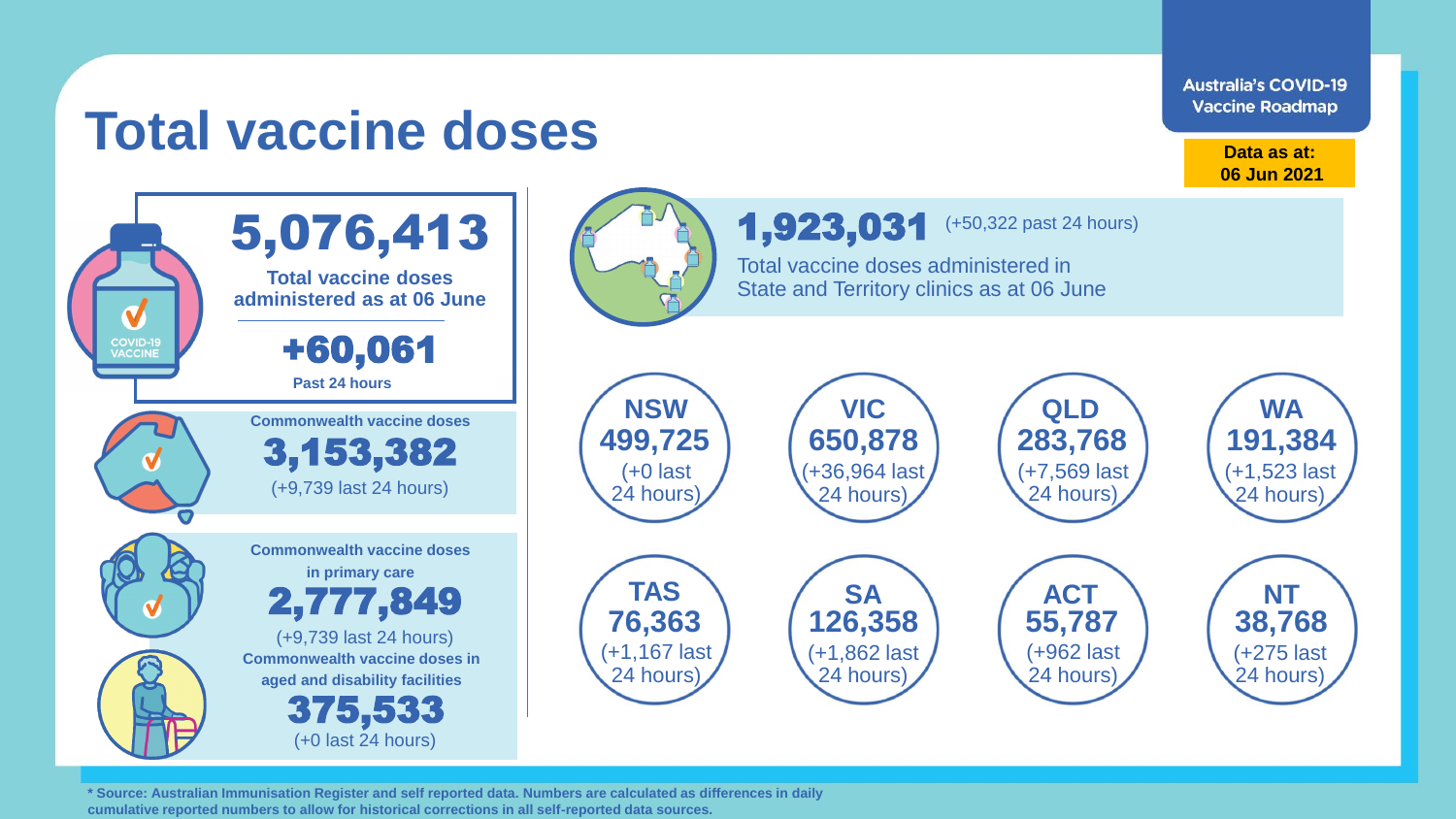

Data as at 06 Jun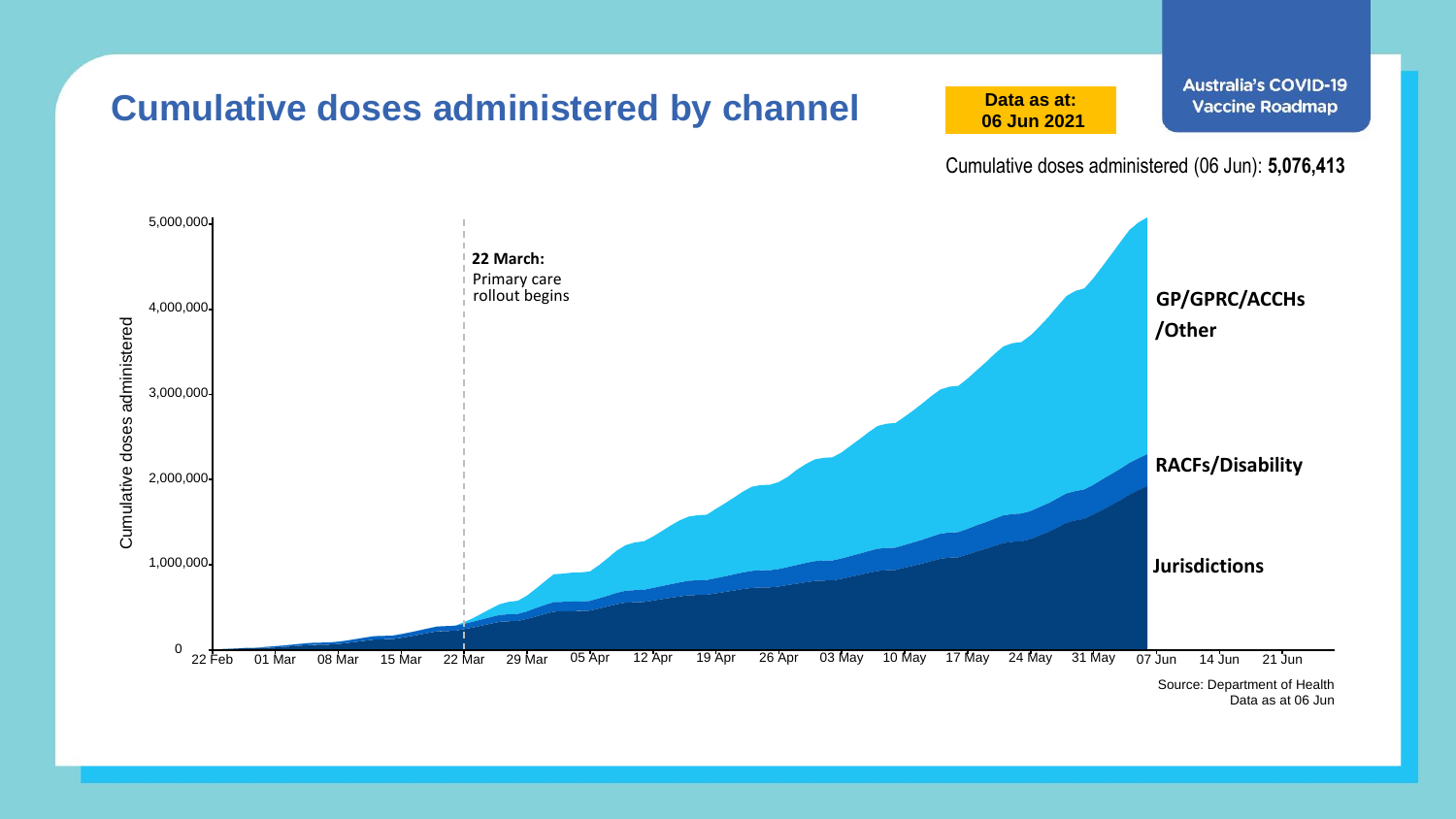#### **International comparisons at equivalent stages of rollout (Day 104)**

**Data as at: 06 Jun 2021** **Australia's COVID-19 Vaccine Roadmap** 

Cumulative doses administered (06 Jun): **5,076,413**

The x-axis is truncated at the length of Australia's vaccination program. Countries with intermittent reporting have had their doses per 100 imputed to Australia's current stage of rollout. Israel excluded as it is beyond scale of the graph



Source: Department of Health (Australia), Our World in Data (international) Latest data: 06 June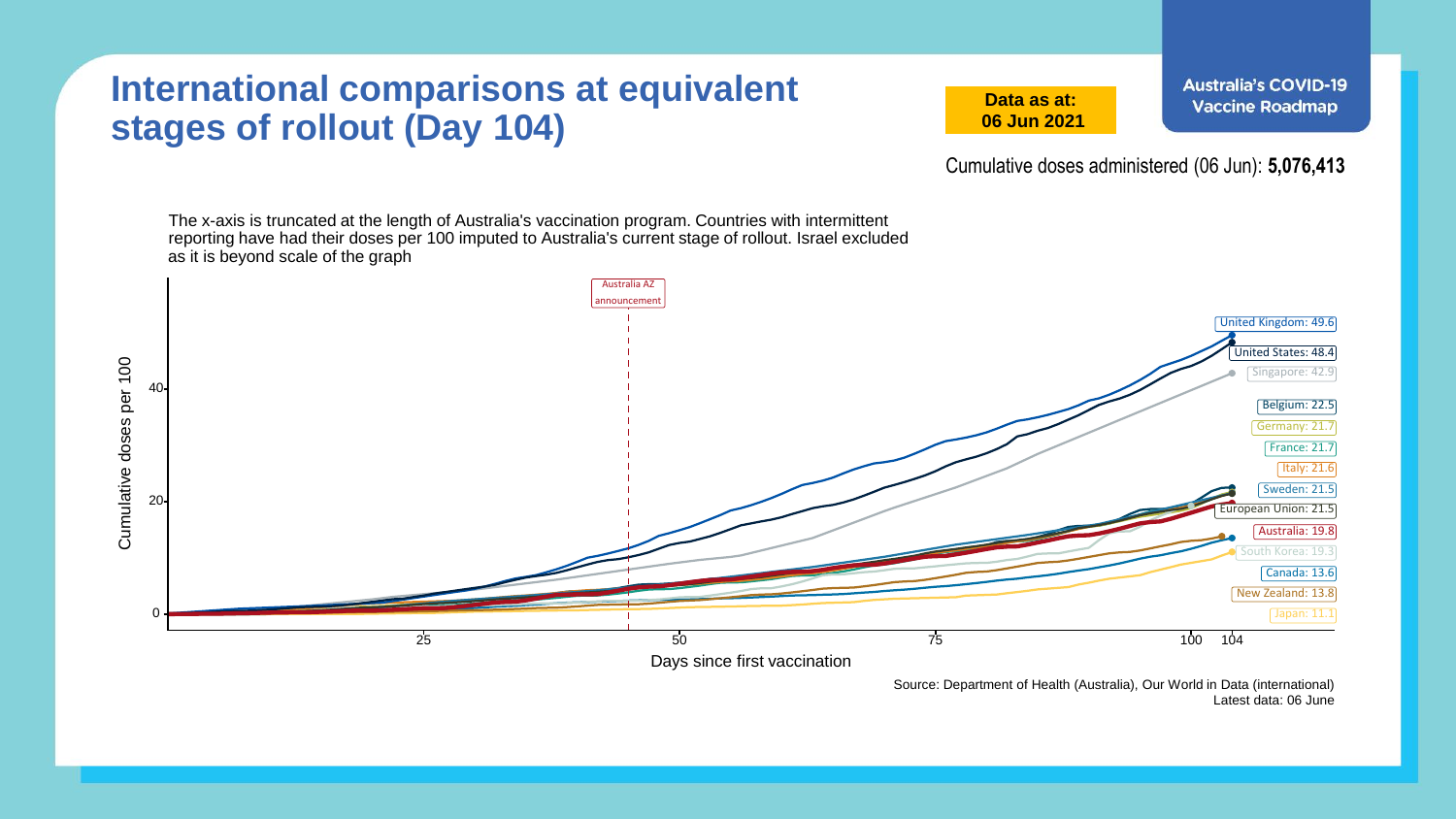### **Commonwealth aged care doses administered**

**Data as at: Data as at: 18 Apr 2021 06 Jun 2021**

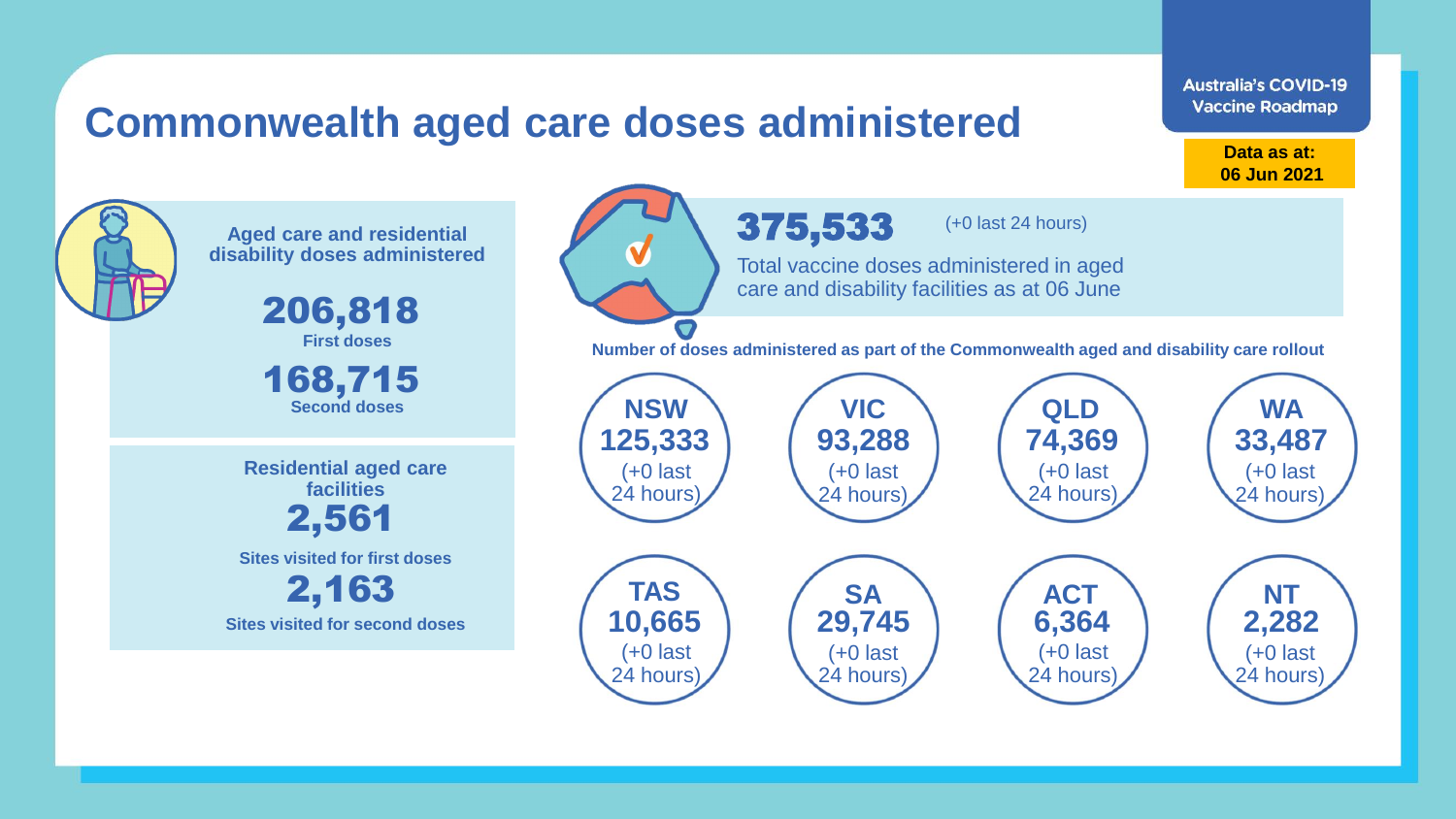### **Commonwealth primary care doses administered**

| <b>Primary Care vaccine administration sites*</b> |             |          |    |                     |  |  |  |
|---------------------------------------------------|-------------|----------|----|---------------------|--|--|--|
| 4,395                                             | 157         | 136      | 14 | 49                  |  |  |  |
| GPs                                               | <b>CVCs</b> | (Pfizer) |    | CVCs ACCHS Pharmacy |  |  |  |

**Primary Care vaccine administration sites as at week of 7 June**





**Data as at: 06 Jun 2021**

**Australia's COVID-19 Vaccine Roadmap** 

**Number of doses administered as part of the Commonwealth primary care rollout**